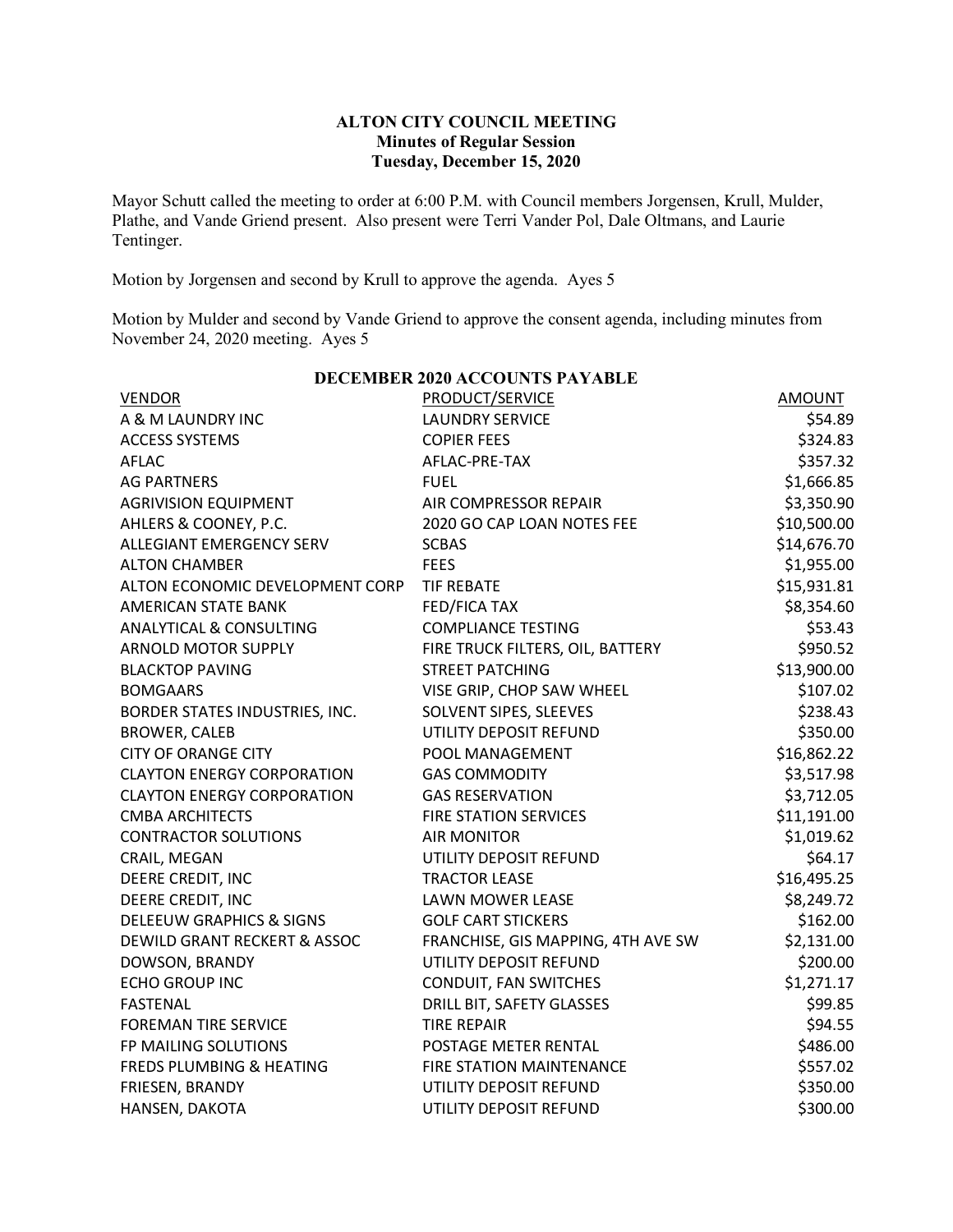| <b>HAWKE &amp; CO AG SERVICES</b>    | <b>GAS &amp; ELECTRIC REBATE</b>  | \$2,200.00  |
|--------------------------------------|-----------------------------------|-------------|
| HEYING, RANDY                        | UTILITY DEPOSIT REFUND            | \$50.00     |
| <b>HIEMSTRA ESTATES</b>              | UTILITY DEPOSIT REFUND            | \$133.97    |
| HUBERS PLUMBING, HEATING             | <b>THERMOSTAT</b>                 | \$106.89    |
| HYRONEMUS, STEVE                     | UTILITY DEPOSIT REFUND            | \$250.00    |
| <b>IOWA FINANCE AUTHORITY</b>        | WATER SRF LOAN INTEREST           | \$210.00    |
| <b>IOWA FINANCE AUTHORITY</b>        | SEWER SRF LOAN INTEREST           | \$8,920.00  |
| <b>IOWA ONE CALL</b>                 | <b>LOCATES</b>                    | \$45.90     |
| <b>IOWA RURAL WATER ASSN.</b>        | <b>DUES</b>                       | \$275.00    |
| <b>IOWA STATE TREASURER</b>          | <b>STATE TAX</b>                  | \$1,393.00  |
| <b>IOWA UTILITIES BOARD</b>          | INSPECTION, ASSESSMENTS           | \$3,464.46  |
| <b>IPERS COLLECTIONS</b>             | <b>IPERS</b>                      | \$5,725.82  |
| <b>JANITOR'S CLOSET</b>              | <b>WIPES</b>                      | \$84.54     |
| KLAY, VELDHUIZEN, BINDNER, DEJONG    | <b>LEGAL FEES</b>                 | \$641.25    |
| LANGEL, DENNIS - REVOCABLE TRUST     | <b>CREDIT BALANCE REFUND</b>      | \$384.02    |
| MID SIOUX OPPORTUNITY                | PROJECT SHARE                     | \$20.00     |
| <b>MIDAMERICAN ENERGY</b>            | <b>STREETLIGHTS</b>               | \$240.96    |
| MIKES WELDING & REPAIR               | REPAIRS, SUPPLIES                 | \$144.80    |
| MILLER, HEATHER                      | UTILITY DEPOSIT REFUND            | \$45.00     |
| MISSOURI RIVER ENERGY SERVICES       | <b>ELECTRIC</b>                   | \$48,819.12 |
| <b>MUNICIPAL UTIL-BILLS</b>          | <b>UTILITIES</b>                  | \$1,710.38  |
| <b>NCC</b>                           | <b>EMS TRAINING</b>               | \$1,500.00  |
| NEAL CHASE LUMBER CO                 | <b>SUPPLIES</b>                   | \$248.09    |
| NEFF, BENJAMIN                       | UTILITY DEPOSIT REFUND            | \$200.00    |
| NGUYEN, SAGE                         | UTILITY DEPOSIT REFUND            | \$51.51     |
| NOTEBOOM ELECTRIC                    | <b>SEALTIGHT</b>                  | \$154.25    |
| NOTEBOOM, NICK                       | UTILITY DEPOSIT REFUND            | \$200.00    |
| ORANGE CITY MUNICIPAL UTILITIES      | <b>BULK WATER</b>                 | \$7,320.65  |
| <b>CRITTER SITTERS</b>               | <b>KENNELING</b>                  | \$60.00     |
| ONE OFFICE SOLUTION                  | <b>OFFICE SUPPLIES</b>            | \$144.62    |
| <b>PAYROLL</b>                       | PAYROLL 11/30/2020                | \$27,004.75 |
| PEFA, INC                            | <b>GAS COMMODITY</b>              | \$14,746.75 |
| REUTER, SARA                         | UTILITY DEPOSIT REFUND            | \$200.00    |
| <b>RYAN PENNY</b>                    | FIRE FIGHTERS TRAINING MATERIALS  | \$43.37     |
| PLATHE, LANCE                        | UTILITY DEPOSIT REFUND            | \$100.00    |
| <b>SIOUX COUNTY TREASURER</b>        | <b>TAX SALE PURCHASE</b>          | \$1,084.00  |
| <b>SIOUX GOLF &amp; COUNTRY CLUB</b> | ECONOMIC DEVELOPMENT CONTRIB      | \$5,000.00  |
| <b>SIOUXLAND PRESS</b>               | PUBLICATIONS, ENVELOPES           | \$293.75    |
| <b>SKARSHAUG TESTING LAB.</b>        | <b>EQUIPMENT CLEAN &amp; TEST</b> | \$105.03    |
| <b>TOWN &amp; COUNTRY IMPLEMENT</b>  | <b>SNOW PLOW REPAIR</b>           | \$5,139.55  |
| TREASURER - STATE OF IOWA            | <b>WATER EXCISE TAX</b>           | \$1,305.00  |
| TREASURER - STATE OF IOWA            | <b>SALES TAX</b>                  | \$2,908.00  |
| TRI-STATE OVERHEAD SALES INC         | <b>GARAGE DOORS, REMOTES</b>      | \$2,280.00  |
| U.S. POSTMASTER                      | <b>POSTAGE</b>                    | \$500.00    |
| <b>UNITI TOWERS</b>                  | UTILITY DEPOSIT REFUND            | \$250.00    |
| UNITYPOINT CLINIC-OCC MED            | <b>DRUG TESTS</b>                 | \$84.00     |
| <b>USA BLUE BOOK</b>                 | <b>SUPPLIES</b>                   | \$128.67    |
| UTILITY EQUIPMENT CO.                | REPAIR CLAMP                      | \$176.92    |
|                                      |                                   |             |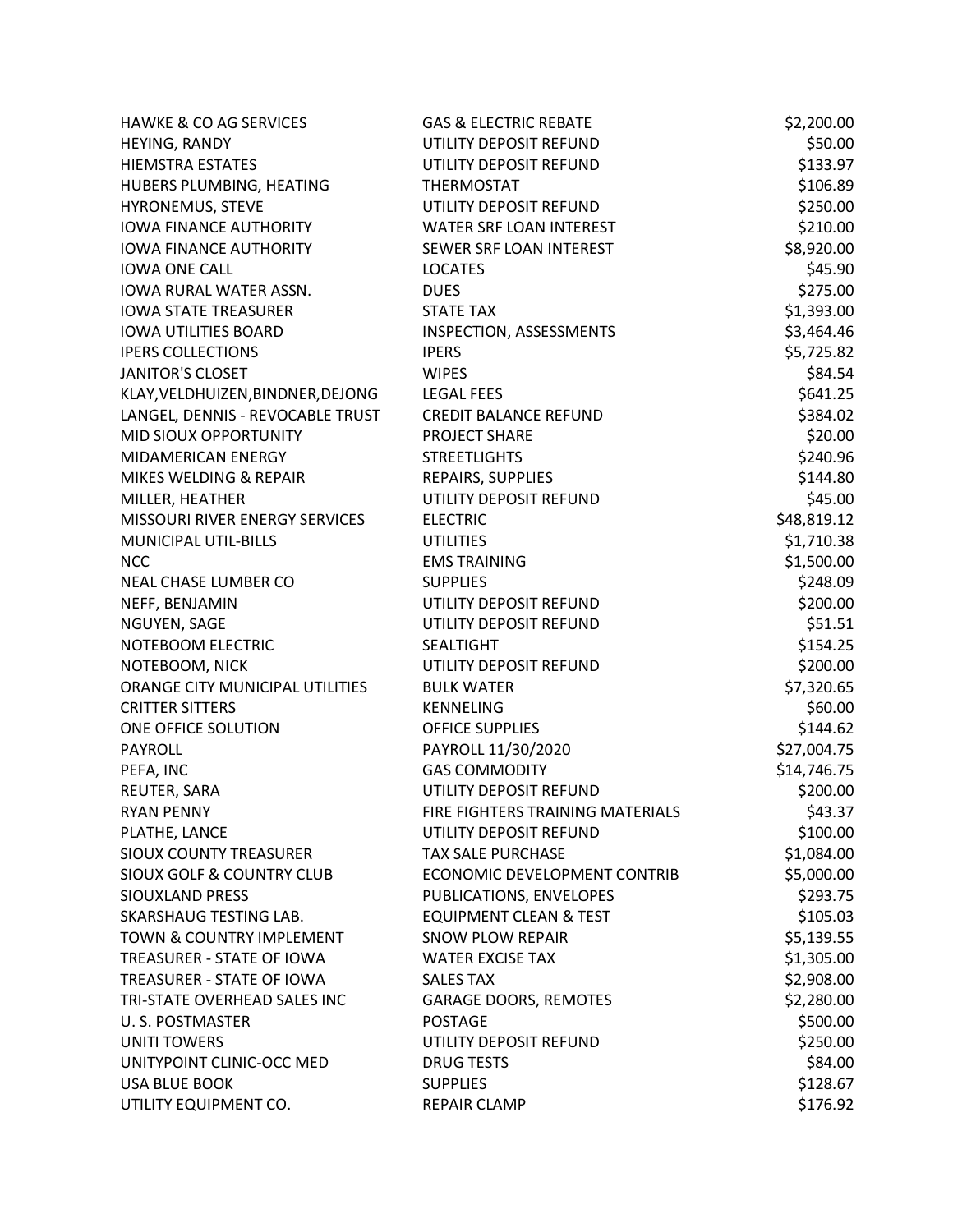| VANGROUW, DAVE                     | UTILITY DEPOSIT REFUND               | \$100.00     |
|------------------------------------|--------------------------------------|--------------|
| VANOMMEREN, ANDY                   | UTILITY DEPOSIT REFUND               | \$200.00     |
| <b>VERIZON</b>                     | <b>CELL PHONES</b>                   | \$276.68     |
| <b>VERMEER SALES &amp; SERVICE</b> | <b>VACTRON</b>                       | \$41,575.00  |
| <b>VISA</b>                        | TAX FORMS, CHAMBER DONATION, CAMERAS | \$1,461.07   |
| VORE, TASHA                        | UTILITY DEPOSIT REFUND               | \$200.00     |
| WELLMARK BLUE CROSS/BLUE SHIELD    | <b>GROUP INSURANCE</b>               | \$10,744.30  |
| <b>WESCO DISTRIBUTION, INC.</b>    | <b>SPLICE COVER</b>                  | \$808.92     |
| <b>WEST IOWA TELEPHONE</b>         | TELEPHONE, FAX, INTERNET             | \$634.30     |
| WIELENGA, NIC                      | UTILITY DEPOSIT REFUND               | \$180.64     |
| <b>ZEP</b>                         | <b>CLEANER</b>                       | \$135.66     |
|                                    | <b>TOTAL ACCOUNTS PAYABLE</b>        | \$341,946.49 |

**MAYOR/COUNCILMAN RESIGNATION:** With Mayor Schutt's resignation at the last Council meeting the Council discussed filling the Mayoral seat and then impending City Council seat.

Motion by Jorgensen and second by Krull to approve and publish the Notice of City Council's Intent to Fill Mayor and City Council Vacancy by Appointment and Right to File Petition for Special Election. Ayes 5

## **TRANSFER OF FUNDS:**

**RESOLUTION 20-32: "A RESOLUTION OF THE CITY COUNCIL OF ALTON, IOWA TRANSFERRING FUNDS FROM THE TIF FAIR VIEW MEADOWS 2ND ADDITION PHASE 1 HOUSING FUND FOR DEBT REPAYMENT"** was introduced and moved for adoption by Council Member Mulder. Jorgensen seconded the motion to adopt.

On roll call vote: Ayes: Jorgensen, Krull, Mulder, Plathe, Vande Griend Nays: None

Whereupon the Mayor Schutt declared the Resolution duly adopted.

**RESOLUTION 20-33: "A RESOLUTION OF THE CITY COUNCIL OF ALTON, IOWA TRANSFERRING FUNDS FROM THE TIF GLOBAL FUND"** was introduced and moved for adoption by Council Member Jorgensen. Plathe seconded the motion to adopt.

On roll call vote: Ayes: Jorgensen, Krull, Mulder, Plathe, Vande Griend Nays: None

Whereupon the Mayor Schutt declared the Resolution duly adopted.

**IT SUPPORT:** Oltmans presented the proposed 2021 contract from Premier Communications for IT services with no changes from current contract.

Motion by Jorgensen and second by Krull to approve the 2021 contract with Premier Communications. Ayes 5